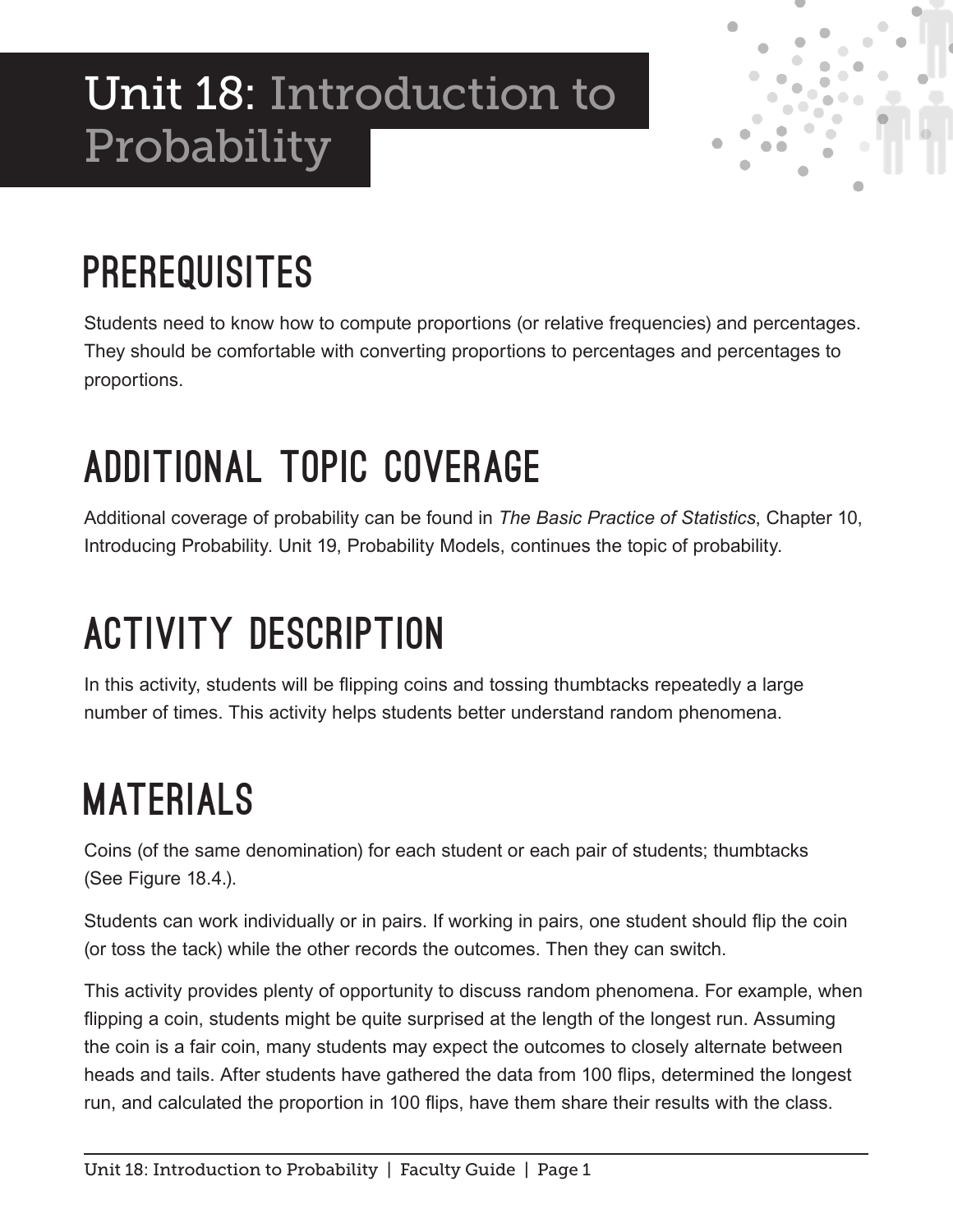Many students will think that 100 flips is "over the long run" but it is not. There will still be a fair amount of variability in the proportion of heads. So, at least for the coin flipping activity, members of the class should combine their results to get a better estimate of the probability of heads. Students may choose to do the same for tossing the thumbtack in Part II, even though the activity does not explicitly ask them to do so.

In Part II, students toss a tack and record whether it lands point down or point up. When tossing a tack, students will get better results if they shake the tack in closed cupped hands before releasing the tack.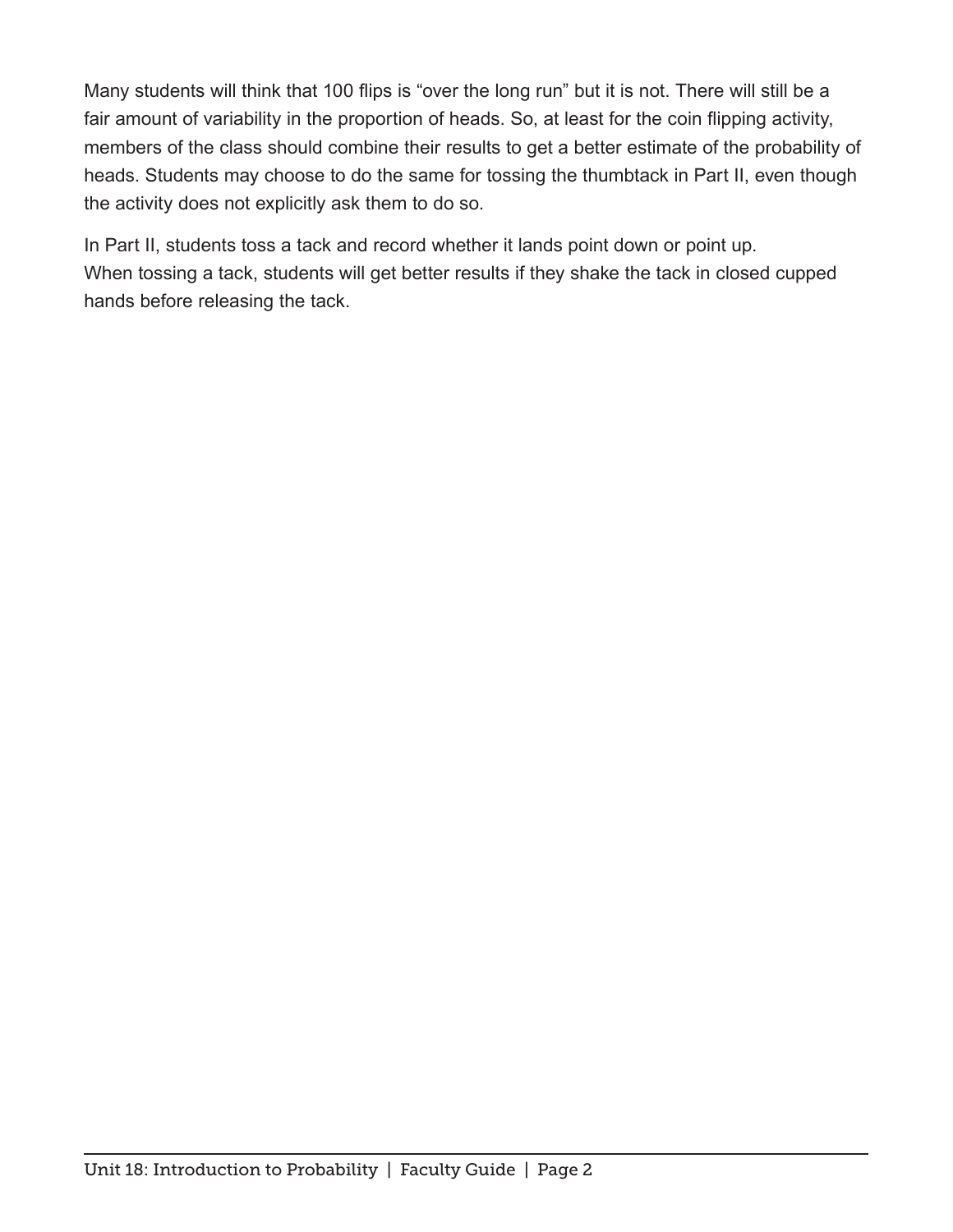## The Video Solutions

1. A random phenomenon is an event in which individual outcomes are uncertain but which has a regular pattern if repeated many times.

2. For any particular instance in the future, weather is not predictable with perfect accuracy. However, over time weather exhibits patterns.

3. It can mean that he is sure that 70% of the viewing area will get rain (coverage). It can also be used as the likelihood of any rain at all (level of confidence).

4. In the short run, the proportion of heads can be quite variable. In the long run, the proportion gets close to 0.5 and stays close to 0.5 as we continue flipping the coin.

5. The event whose probability is close to one is more likely to occur than the event whose probability is close to zero.

6. Essentially zero.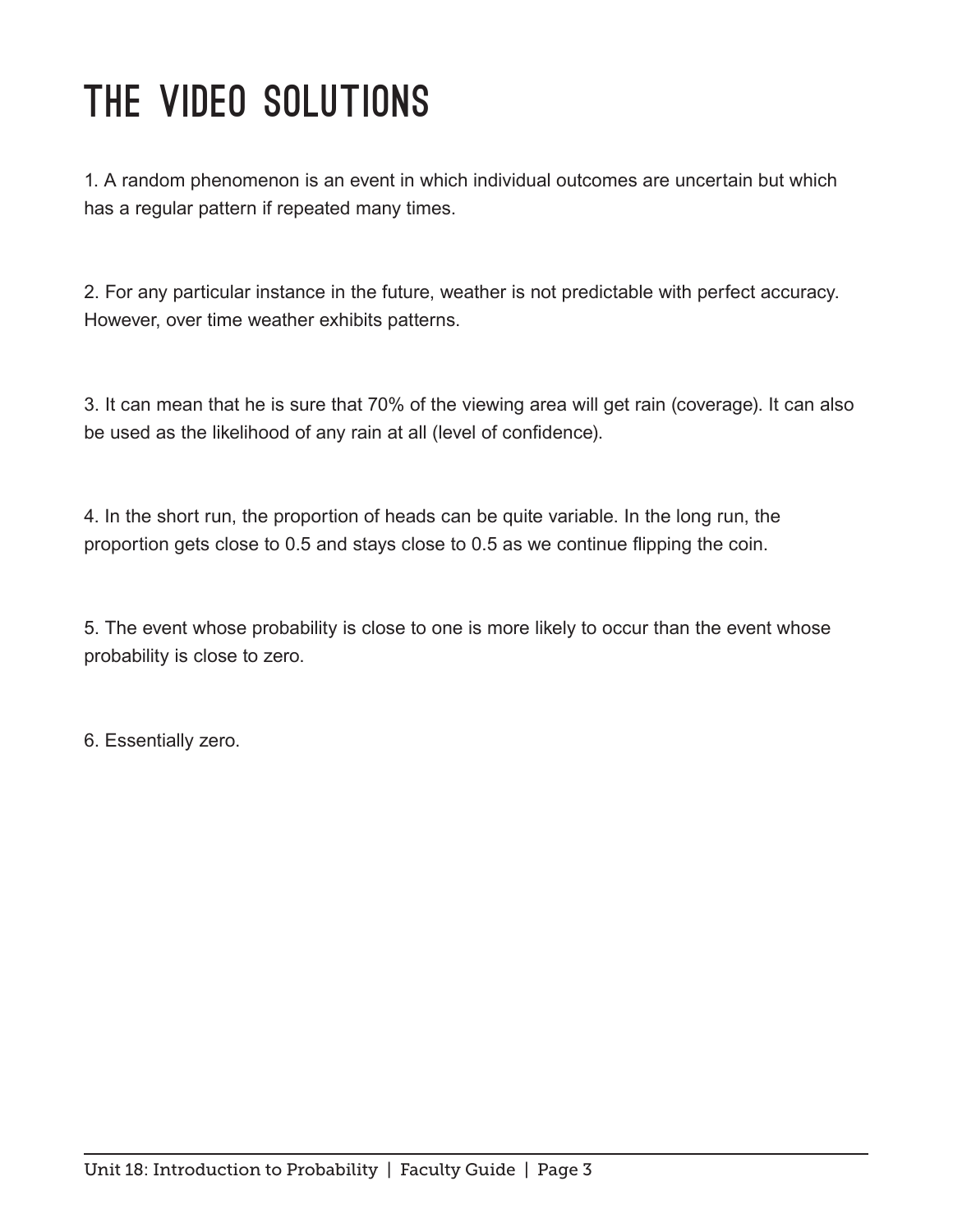#### UNIT ACTIVITY: Observing Random Phenomena Solutions

1. a. Sample answers: It means that getting heads is just as likely as getting tails. If you flip the coin many, many times, approximately 50% of the flips should be heads. The probability of getting heads is  $\frac{1}{2}$ .

b. Student answers will vary. Some students might expect to see patterns close to alternating heads and tails – so, their estimate might be quite small, 2 or 3. They will probably be quite surprised by the length of the longest run when they actually flip a coin repeatedly 100 or more times.

2. a. Sample data:

|  |  |  |  |  | H H T H T T T H H H H H H T T H T H H T |  |  |  |  |  |
|--|--|--|--|--|-----------------------------------------|--|--|--|--|--|
|  |  |  |  |  |                                         |  |  |  |  |  |
|  |  |  |  |  |                                         |  |  |  |  |  |

b. Sample answer: Based on sample data in 2(a): There is a run of 6 heads.

c. Sample answer: 10 flips – 0.40; 20 flips – 0.50; 50 flips – 0.52; 100 flips – 0.48.

d. Sample answer: It is difficult to tell. There is quite a lot of variability in the proportions. While the proportion in 100 flips is less than 0.50, the proportion after 50 flips was the same amount above 0.50.

3. a. Sample answer: Together individuals in the class flipped the coin 2000 times. The total number of heads observed was 994. The proportion of heads was 0.497.

b. Sample answer: The proportion of 0.497 is close to 0.50. If we kept flipping the coin, the results would probably get closer to 0.50.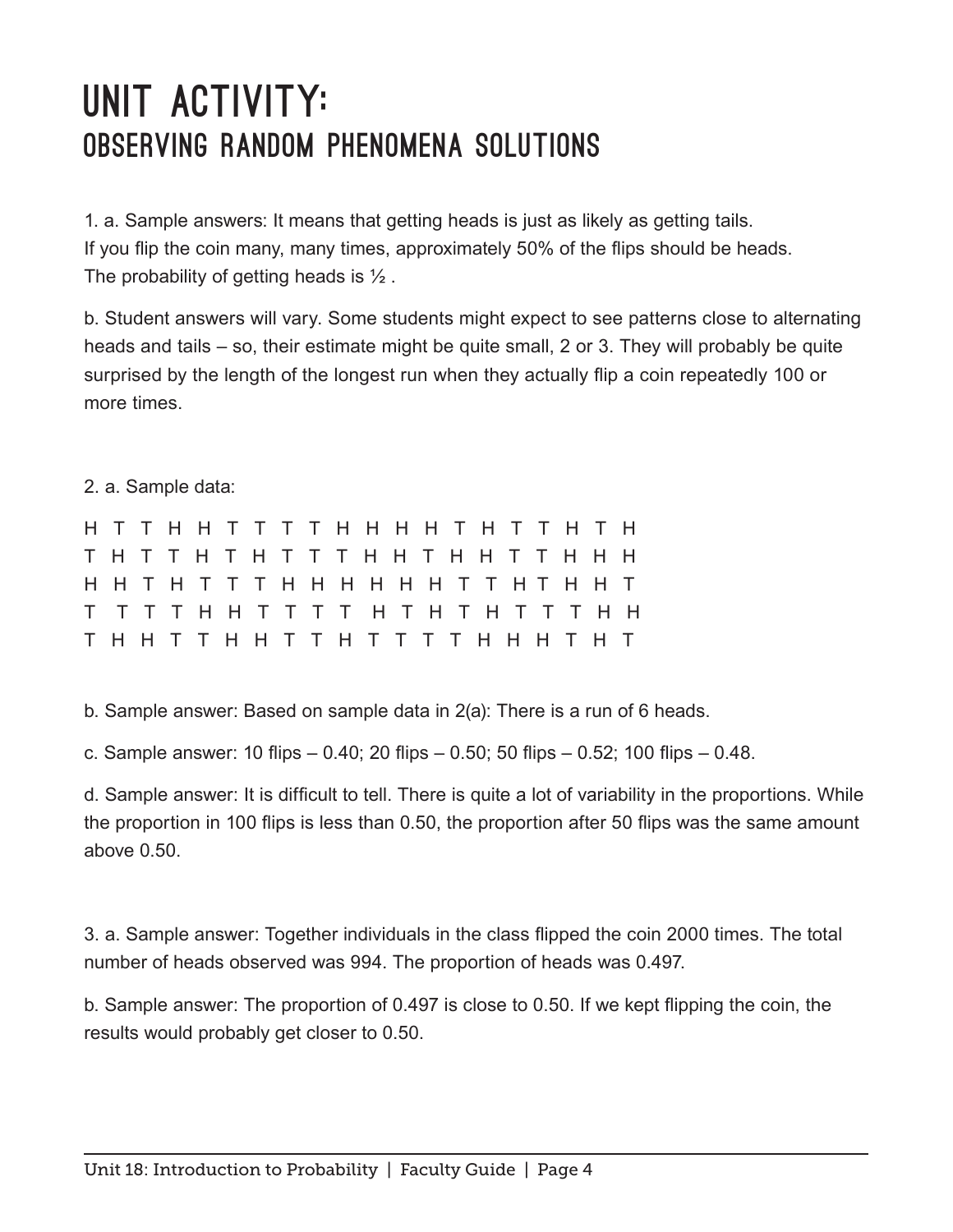4. a. Sample data from 100 tosses:

| D D U D D D D U U U U U D U D U D U D D |  |  |  |  |  |  |  |  |  |  |
|-----------------------------------------|--|--|--|--|--|--|--|--|--|--|
| U D D U U D D U D U U D U D D U D U D D |  |  |  |  |  |  |  |  |  |  |
| D D U U D D U U U D D U U D D U U D D U |  |  |  |  |  |  |  |  |  |  |

Of the 100 tosses, the tack landed point up 46 times and down 54 times.

b. Probability of point up = 0.46 and probability of point down = 0.54.

c.  $0.54 + 0.46 = 1$ .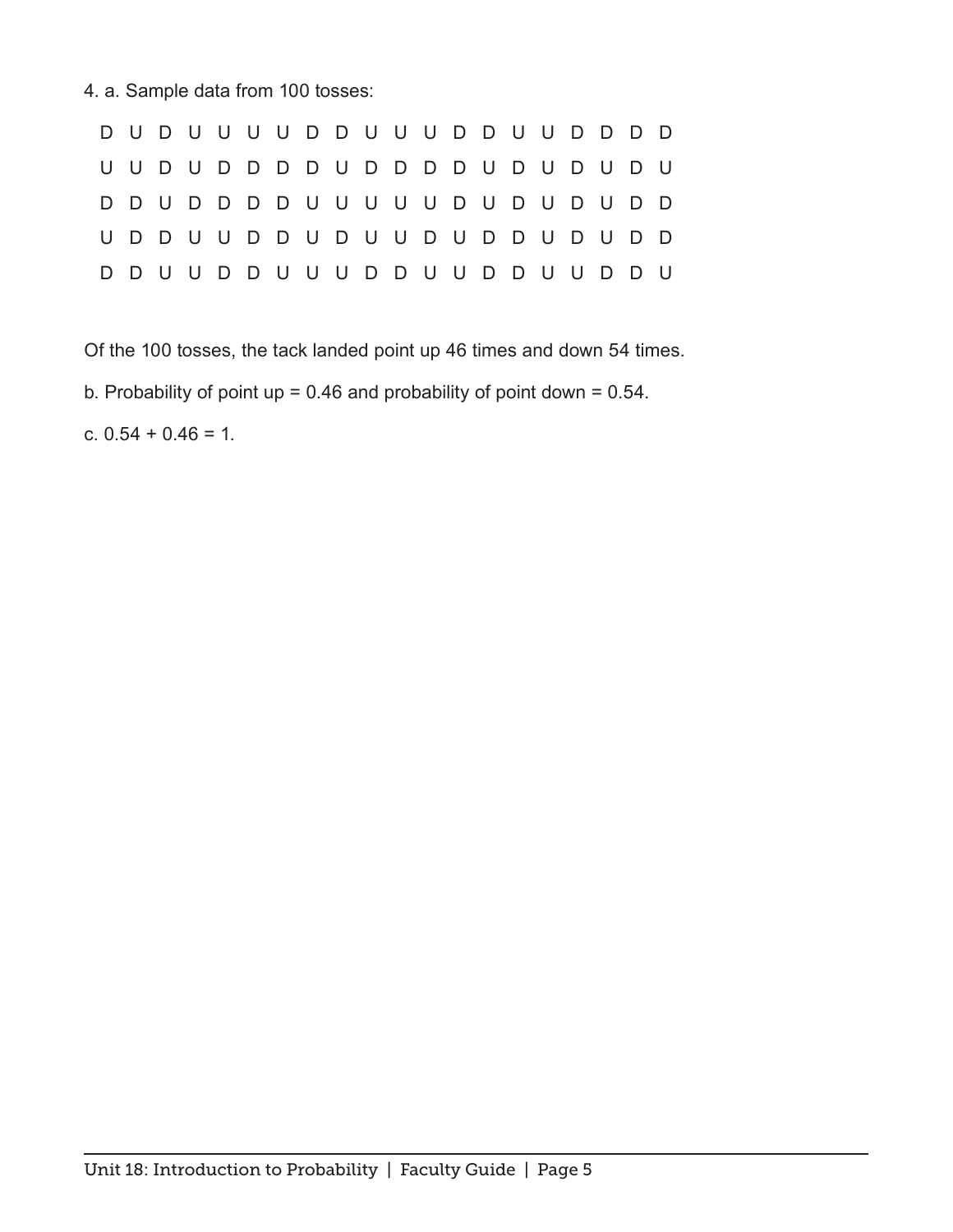#### Exercise Solutions

1. Sample answers: Time it takes to get to school each day; time it takes to complete a test or quiz; whether it rains or not; the temperature; length of the line when paying for lunch.

2. a. Data set (b) appears to be random. There does not appear to be a short-term predictable pattern. Data set (a) is all T's and hence totally predictable. In data set (c), the pattern alternates between H and T, and hence is totally predictable in the short term. For data set (d) the pattern is THHT which repeats and hence is totally predictable.

| <b>Number Flips</b> | <b>Number Heads</b> | Proportion | <b>Number Flips</b> | Number Heads | Proportion |
|---------------------|---------------------|------------|---------------------|--------------|------------|
| 50                  | 27                  | 0.540      | 550                 | 277          | 0.504      |
| 100                 | 54                  | 0.540      | 600                 | 305          | 0.508      |
| 150                 | 81                  | 0.540      | 650                 | 326          | 0.502      |
| 200                 | 109                 | 0.545      | 700                 | 352          | 0.503      |
| 250                 | 136                 | 0.544      | 750                 | 373          | 0.497      |
| 300                 | 164                 | 0.547      | 800                 | 399          | 0.499      |
| 350                 | 184                 | 0.526      | 850                 | 424          | 0.499      |
| 400                 | 208                 | 0.520      | 900                 | 449          | 0.499      |
| 450                 | 227                 | 0.504      | 950                 | 477          | 0.502      |
| 500                 | 255                 | 0.510      | 1000                | 501          | 0.501      |

3. a.

b.

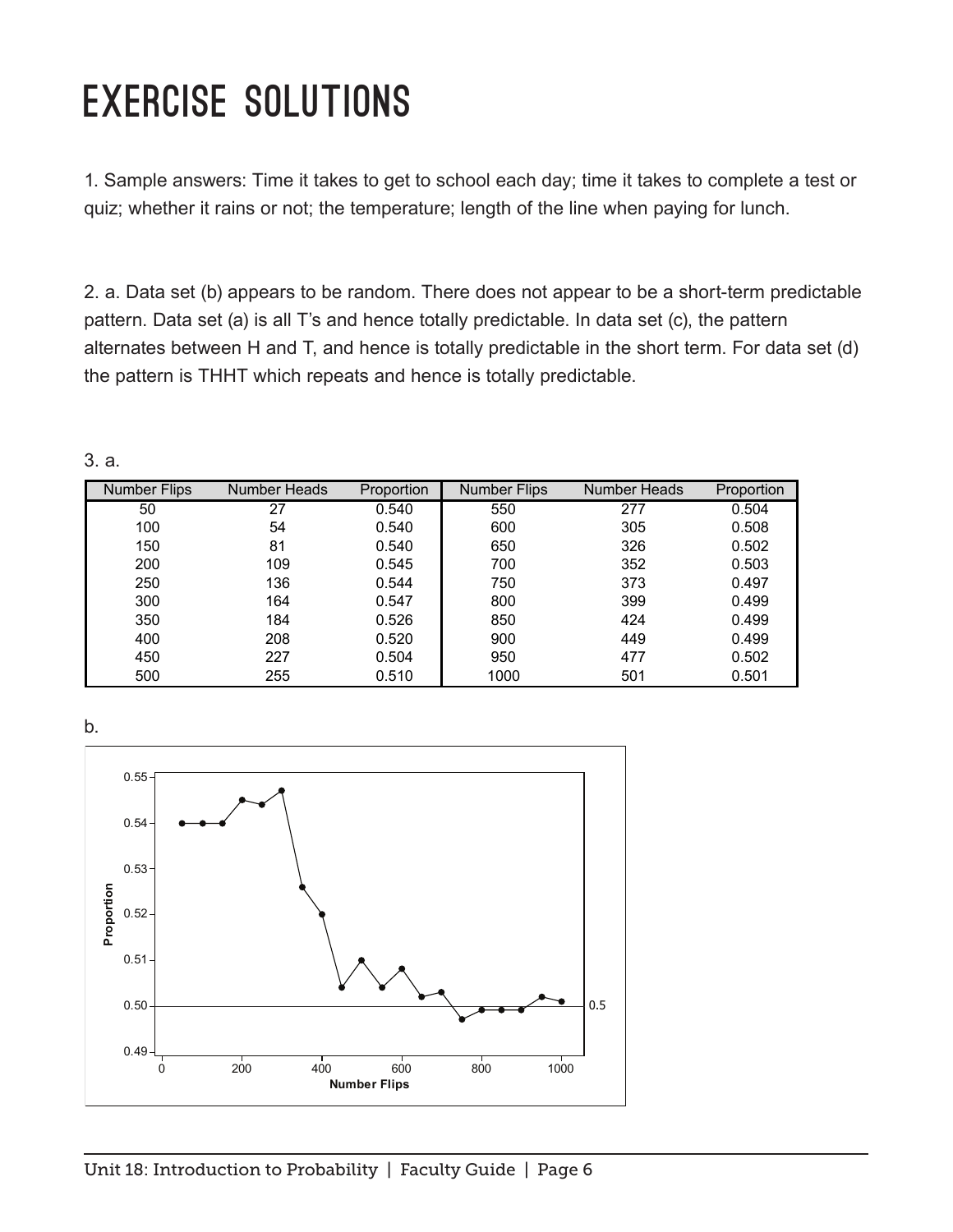c. Yes. Although the proportion started on the high side, after many flips, the proportions appear to be oscillating about 0.5.

4. a. Alex's chances are low – 3 out of 20 would be below 1/3.

b. Sample answer: When it is humid and cloudy and the temperature drops, very often rain results. Cooler air can't hold as much moisture as warm air. So, the chance for rain is high.

c. The chances are 4 out of 52, which is low.

d. Your chances are moderate. Half the deck are red cards. So, even with one card out of the deck, there would be either 25 or 26 red cards left. So, there are still about half as many red cards as there are cards left in the deck.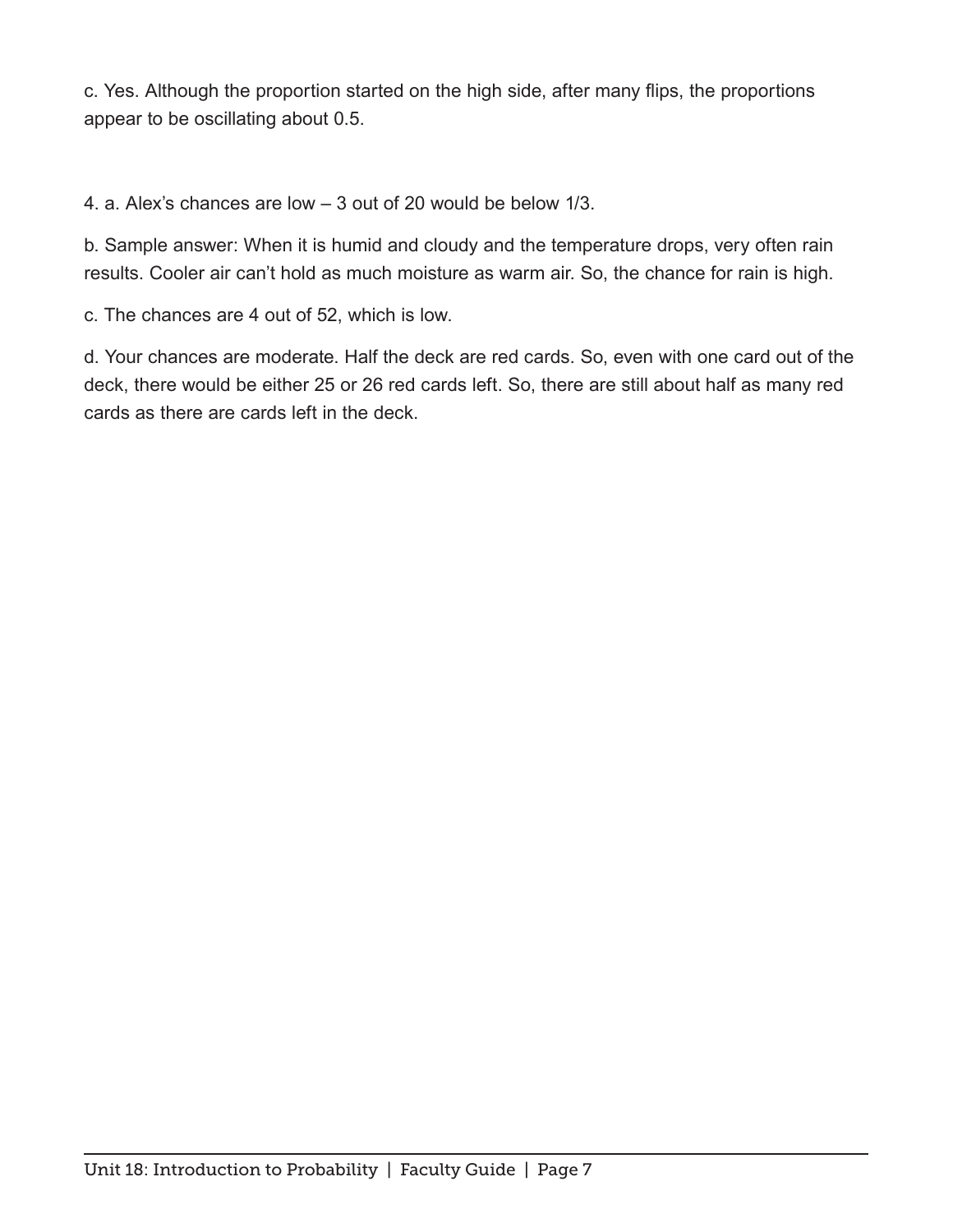### Review Questions Solutions

1. a.  $0$ 

b. 0.5

c. 1

d. 0.0002

2. a. Sample answer: Just because a probability is high that some event will occur, it does not mean that the event is going to occur. In this case, there is a 30% chance that the event will not occur – which is still a sizable chance.

b. Amanda is not correct. The 70% refers to the percentage of occurrence over the long run. In the short term, random phenomena such as rain are unpredictable. You won't know for certain the outcome, until you observe what happens. A 70% chance of rain does not mean that it will rain exactly 7 times in 10 days.

3. a. The spinner is most likely to land on sector 5 because it is the largest sector on the spinner.

b. Sector 4 appears to be 1/4 of the area of the entire spinner. Hence, I would expect 1/4 of the 1000 spins or 250 spins to stop on sector 4. Since a probability of 1/4 refers to the proportion over the long run – over more than 1000 spins – it is likely that the actual outcome will be slightly more or less than 250.

c. Since sector 3 appears to be twice as large as sector 2, it is twice as likely that the spinner lands on 3 than on 2.

d. Approximately six sectors the size of the 3-sector would fit in the lower half of the spinner and six in the upper half. Five of the 3-sectors would cover the combined area of the 4-sector and 2-sector. Hence, the probability of landing on an even numbered sector is around 5/12.